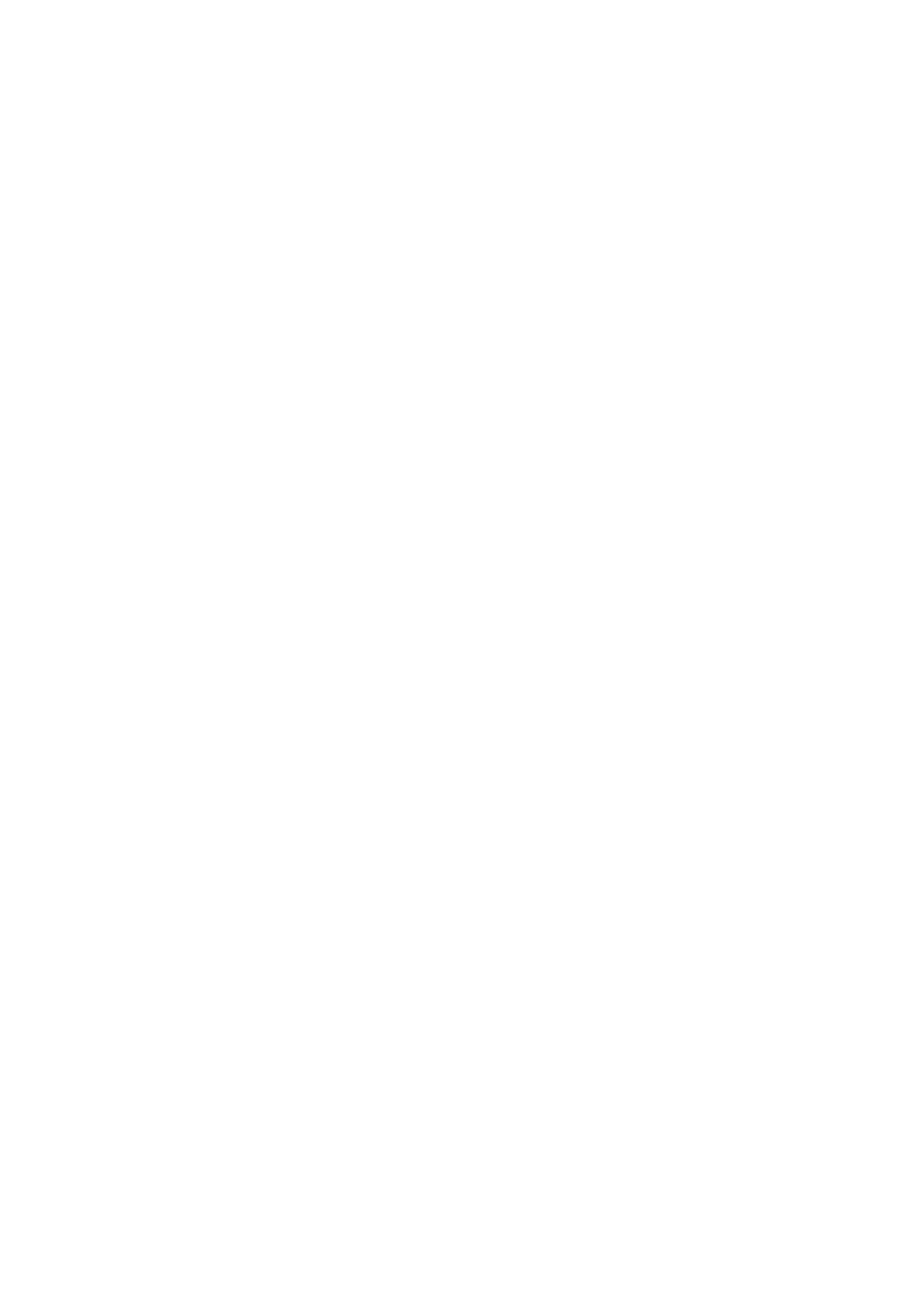Coordinating authors: Ruth L. Cromie<sup>1</sup>, Rebecca Lee<sup>1,4</sup>, Richard (Dez) J. Delahay<sup>2</sup>, Julia L. Newth<sup>1</sup>, Michelle F. O'Brien<sup>1</sup>, Helen A. Fairlamb<sup>1</sup>, Jonathan P. Reeves<sup>1</sup> & David A. Stroud<sup>3,4</sup>.

Contributing authors: Melba B. Reantaso<sup>5</sup>, Koji Yamamoto<sup>5</sup>, Louise Hurst<sup>1</sup>, Mechthild H. Adameit<sup>6</sup>, Martin Wiese<sup>7</sup>, A. Al-Asadi<sup>8</sup> & M. Talib<sup>8</sup>

<sup>5</sup> FAO Fisheries and Aquaculture Department, Viale delle Terme di Caracalla, 00153 Rome, Italy

<sup>6</sup> Promotion Association for Mountain-River-Lake Regional Sustainable Development of Jiangxi Province, P.R. China

<sup>7</sup> International Development Research Centre, PO Box 8500, Ottawa, Ontario K1G 3H9, Canada

**Technical editors:** Ashley Banyard, Richard Botzler, Katie Colvile, Andrew Cunningham Cunningham, Paul Duff, Henrik Enevoldsen, Paul Holmes, Daniel Horton, Pierre Horwitz, Emma Hutchins, Richard Irvine, Florian Keil, Richard Kock, Becki Lawson, Lindsey McCrickard, Birgit Oidmann, Edmund Peeler, L. Paul Phipps, Mark Simpson, Matthew Simpson & Alexandra Tomlinson.

Suggested citation: Cromie, R.L., R. Lee, R.J. Delahay, J. L. Newth, M.F. O'Brien, H.A. Fairlamb, J.P. Reeves & D.A. Stroud. 2012. Ramsar Wetland Disease Manual: Guidelines for Assessment, Monitoring and Management of Animal Disease in Wetlands. Ramsar Technical Report No. 7. Ramsar Convention Secretariat, Gland, Switzerland.

Cover photo: Wildlife biologist undertaking waterbird disease surveillance at Dagona Sanctuary Lake (Ramsar Wetland of International Importance), Nigeria (Ruth Cromie).

**Acknowledgments:** The Scientific and Technical Review Panel provided constructive and valuable advice and insight throughout the development of the Manual. The Great Britain Wildlife Disease advice and insight throughout the development of the Manual. The Great Britain Wildlife Disease<br>Surveillance Partnership provided a broad range of expertise and enthusiasm for technical editing sections of the Manual. Dave Paynter (Wetland Reserve Manager, WWT) remained our role model for wetland managers with his insight and understanding of people, livestock and wildlife in wetland settings. Vanessa Coldwell, Robin Jones and Adam Freeman gave valuable assistance in the final stages of production. We are grateful to all the individuals and organisations whose work has provided the source of materials which have been repackaged for this Manual. We are also

grateful to Scott Newman and the FAO for hosting, at FAO headquarters in Rome, Italy, one of the key workshops that helped to develop the Manual.



 $1$  Wildfowl & Wetlands Trust, Slimbridge, Glos. GL2 7BT, United Kingdom

 $2$  Food and Environment Research Agency, Sand Hutton, York YO41 1LZ United Kingdom

 $3$ Joint Nature Conservation Committee, Monkstone House, City Road, Peterborough PE1 1JY, United Kingdom

<sup>&</sup>lt;sup>4</sup> On behalf of the Ramsar Scientific and Technical Review Panel

 $^8$ Nature Iraq, House 25, Street 27, Ashti District 104, Sulaimani, Kurdistan Region, Iraq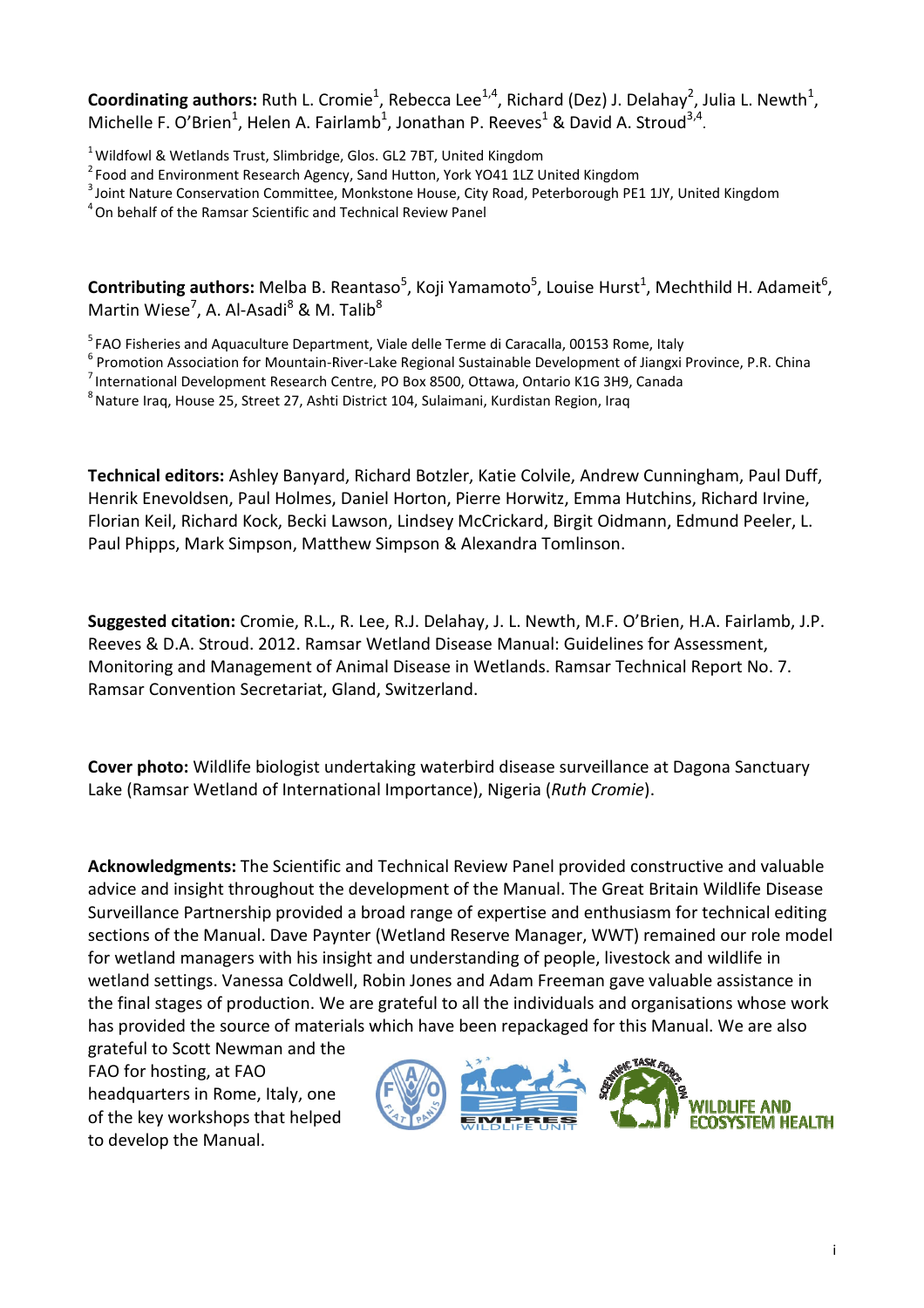Published by the Secretariat of the Ramsar Convention on Wetlands (Ramsar, Iran, 1971).

© Ramsar Convention Secretariat 2012

**Ramsar Technical Reports.** Series editors: Heather MacKay (Chair of Ramsar Scientific & Technical Review Panel), Max Finlayson (former Chair of Ramsar Scientific & Technical Review Panel), and Nick Davidson (Deputy Secretary General, Ramsar Convention Secretariat).

Ramsar Technical Reports are designed to publish, chiefly through electronic media, technical notes, reviews and reports on wetland ecology, conservation, wise use and management, as an information support service to Contracting Parties and the wider wetland community in support of implementation of the Ramsar Convention. All Ramsar Technical Reports are peer-reviewed by the members and observers of the STRP and independent experts.

Ramsar Technical Reports are published in English in electronic (PDF) format. When resources permit, they are also published in French and Spanish, the other official languages of the Ramsar Convention.

The views and designations expressed in this publication are those of its authors and do not represent an officially-adopted views of the Ramsar Convention.

Reproduction of material from this publication for educational and other non-commercial purposes is authorized without prior permission from the Ramsar Secretariats, providing full acknowledgement is given.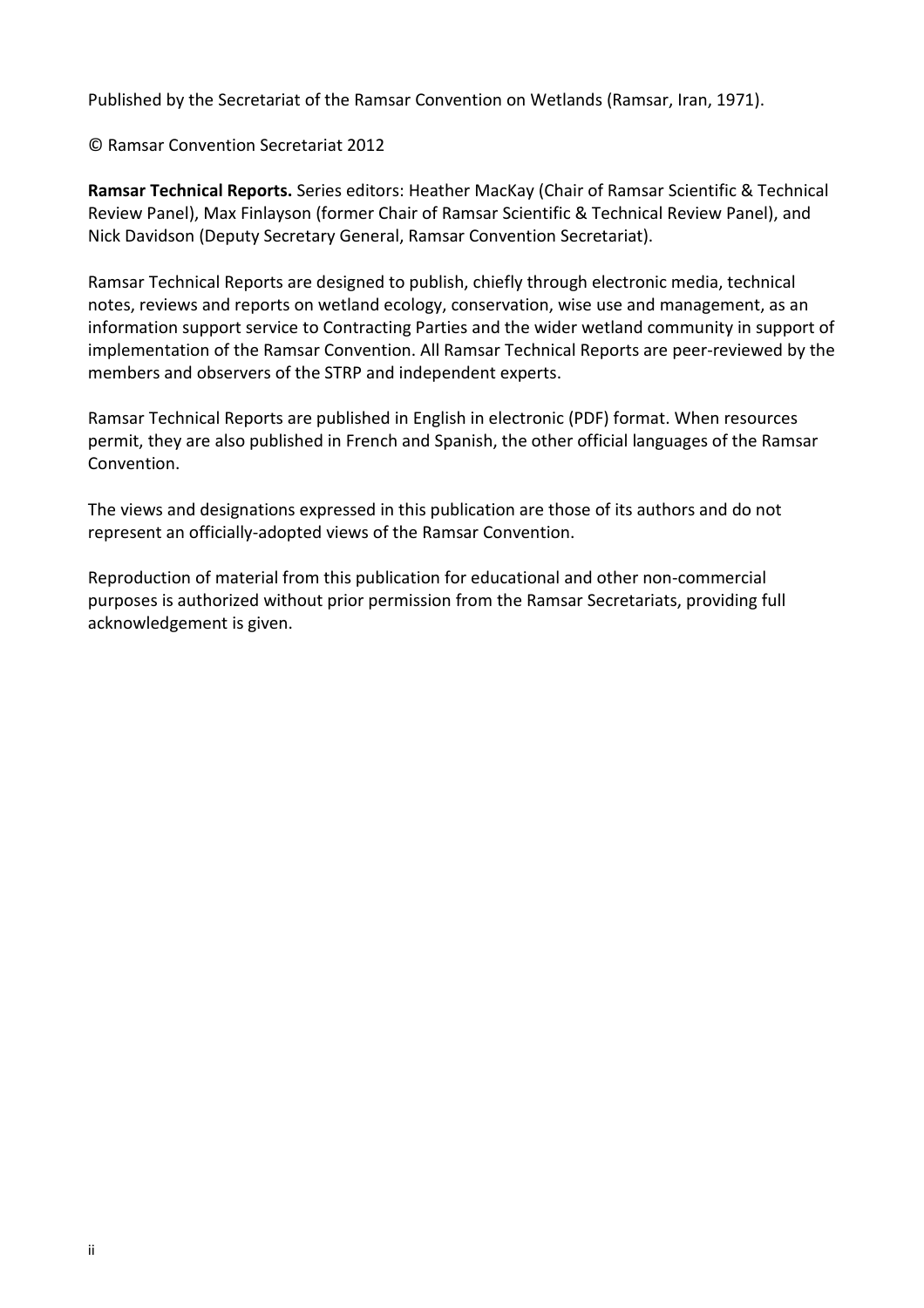# **Contents**

| Foreword                                                 | iv           |
|----------------------------------------------------------|--------------|
| Preface                                                  | $\mathsf{V}$ |
| Overview of this Manual                                  | $\mathbf{1}$ |
| 1. Introduction                                          | 11           |
| 2. Principles of Disease Management in Wetlands          | 33           |
| <b>3. General Management Practices</b>                   | 47           |
| 4. Animal Diseases Currently Causing Concern in Wetlands | 161          |
| 5. Where to go for Further Assistance and Advice         | 309          |
| Appendices                                               | 315          |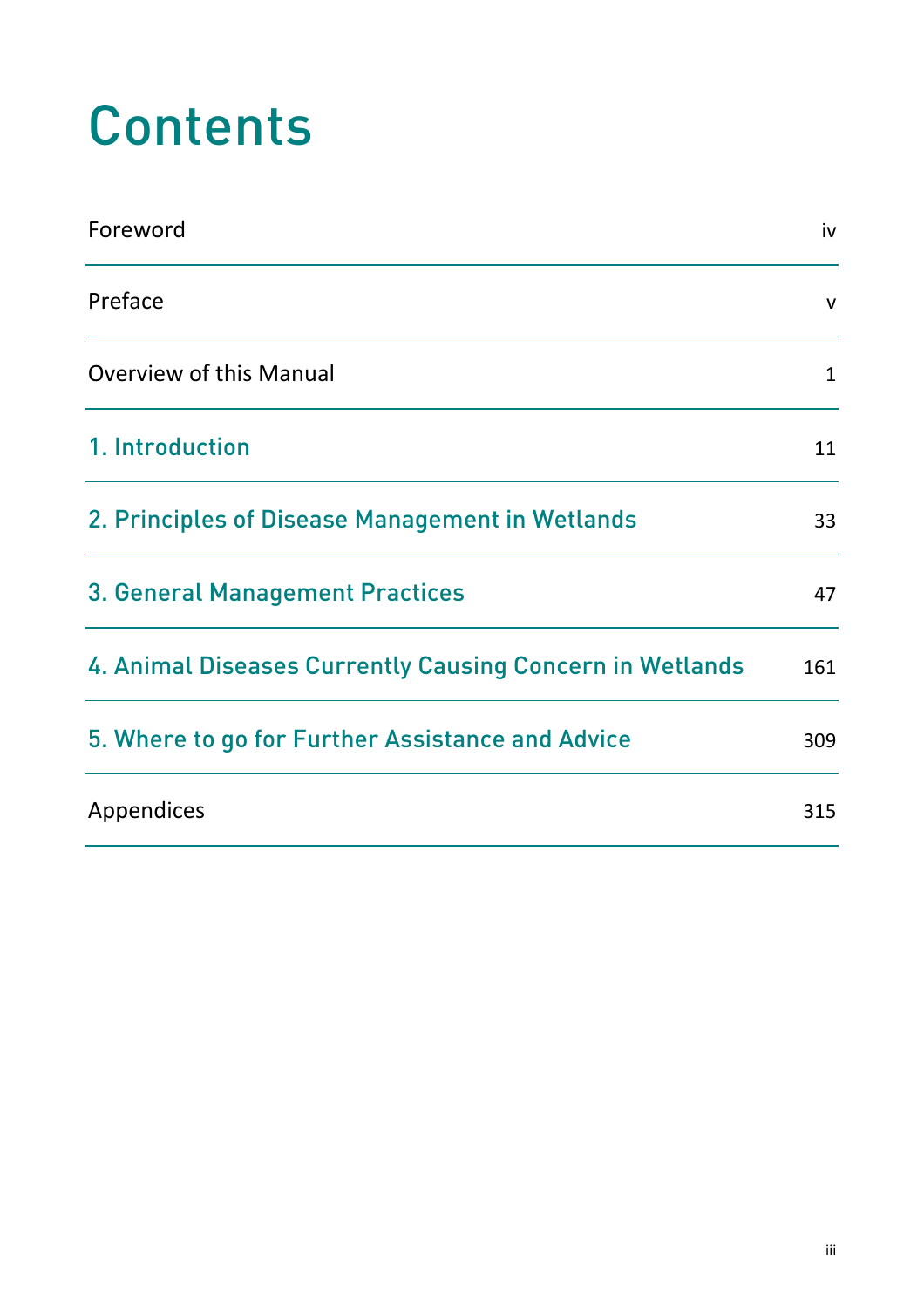# Foreword

Perhaps there are no better settings to illustrate the importance of a 'One World, One Health' approach than within wetlands. Well functioning wetlands provide the services, resources and means by which people, livestock and wildlife can remain healthy. The health of these sectors cannot be viewed independently as complex interactions and their interdependence means that the health of one affects the health of the others. Wise use of wetlands helps to promote health and this has been acknowledged by the substantial body of work conducted by the Ramsar Convention's Secretariat and Scientific and Technical Review Panel (STRP) on Healthy Wetlands, Healthy People.

In 2005, the issue of highly pathogenic avian influenza brought specific animal diseases in wetlands to the attention of the Ramsar Convention and it was quick to address some of the problems relating to wetland and waterbird conservation at the 9th meeting of the Conference of the Contracting Parties (COP) to the Ramsar Convention later that same year. Resolution IX.23 provided a clear acknowledgement that disease control operations needed to remain within the context of wise use. At COP 9, this multifaceted global issue resulted in a request for guidance from Contracting Parties which was provided as a substantive Annex to Resolution X.21 in 2008 (latterly repackaged as Ramsar Handbook No. 4). Resolution X.21 instructed STRP to develop practical guidance on the prevention and control of other diseases of either domestic or wild animals in wetlands, especially those diseases that have implications for human health, and how such guidance can be best incorporated into management plans at Ramsar sites and other wetlands.

This Manual addresses that request and provides wetland managers and other wetland stakeholders with a better understanding of their key role in health management in wetlands.

#### **Anada Tiéga**

Secretary General Ramsar Convention on Wetlands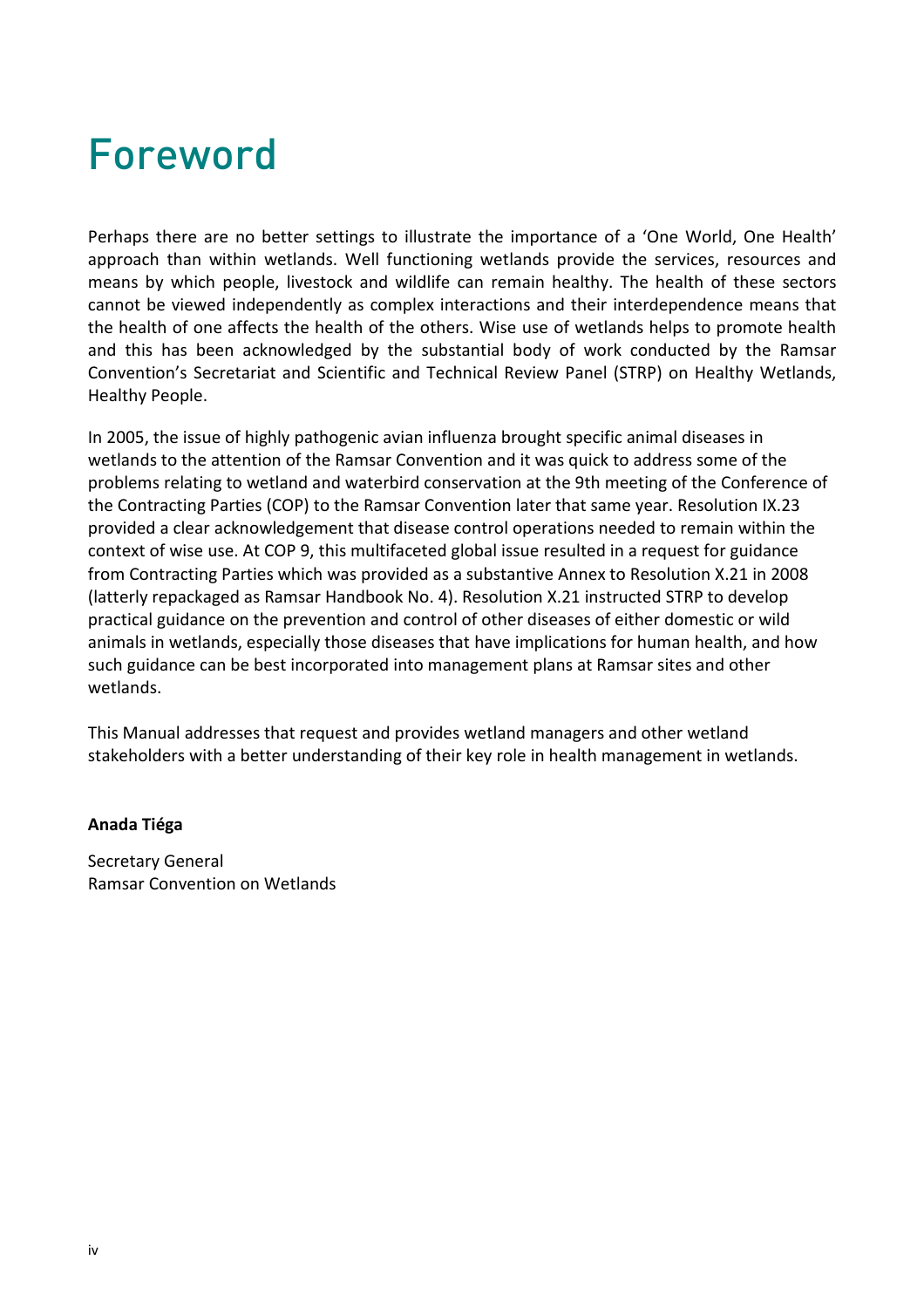# Preface

When confronted by a disease outbreak in a wetland, a problem analysis almost always tracks back 'upstream' and finds an anthropocentric reason – land use, pollution, abstraction, livestock, introduced species, or such like. It becomes easy to see that decisions made about the management of a wetland hold the key to disease prevention and thus that the wetland managers are the holders of this key. They, together with the decision makers, are the ones who can make a difference to health in wetlands. But do these personnel have the understanding of how to do the right thing for disease prevention and control? And do they understand the importance of the complex interactions between humans, their livestock and wildlife when managing health in wetland ecosystems?

It was heartening to see the guidance on highly pathogenic avian influenza H5N1 being well received at the 10<sup>th</sup> Conference of the Contracting Parties (COP) to the Ramsar Convention in 2008 (Resolution X.21). The request for further guidance on animal diseases in wetlands came from the Tanzanian delegate speaking on behalf of the Africa Region. Coincidence or otherwise, it was a Tanzanian wildlife manager responsible for one of the planet's high profile protected areas who said, following a taught module on wildlife health, that he "hadn't thought about wildlife in that way before" and that he would "make practical changes and do things differently". To try to better understand the nature of guidance needed for wetland health management, we conducted a needs survey of wetland professionals - there was a clear desire for practical guidance.

Although designed for wetland managers, it was difficult to know just how to pitch this Manual given the enormous range of personnel responsible for managing wetlands across the world. We hope it is helpful and provides the wetland manager with some insight and a practical manual to help to "do things differently".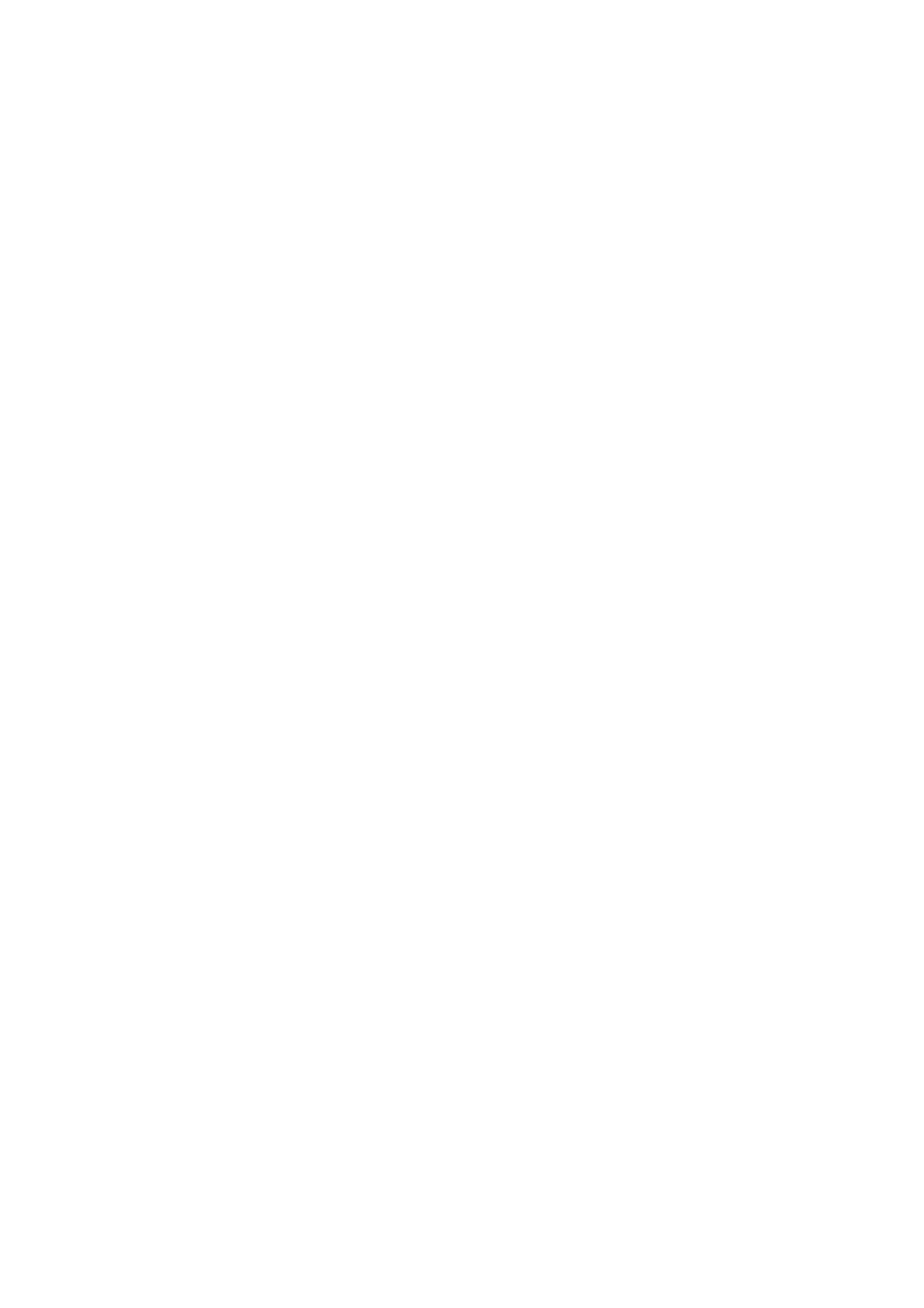# Overview of this Manual

This Manual is intended to provide the reader with an overview of the principles and practicalities of managing animal diseases at wetland sites. The Manual highlights the importance of including disease prevention and control in wetland management plans and provides guidelines on how to do so. It should be used in conjunction with Ramsar Handbook No. 18 on *Managing Wetlands<sup>1</sup>* .

This Manual draws on a range of primary sources – interpreting and re-packaging the information for the wetland manager and the wetland policy maker. This Manual is not intended as in-depth technical guidance for dealing with specific disease issues, but as a primer describing the key components of disease prevention and control strategies and directing the reader to the primary sources, where more information can be obtained.

The Manual is divided into five chapters accompanied by this Overview and a selection of Appendices **►Figure 0-1**.

**►Table 0-1** provides a summary of what you can expect to find in each chapter.

i,

Overview Introduction **Principles** 





Key sources of information

**Figure 0-1.**  Structure of this manual.

Appendices

<sup>1</sup> *Managing wetlands: Frameworks for managing Wetlands of International Importance and other wetland sites.*  Ramsar handbooks for the wise use of wetlands, 4th edition, vol. 18. Ramsar Convention Secretariat, Gland, Switzerland.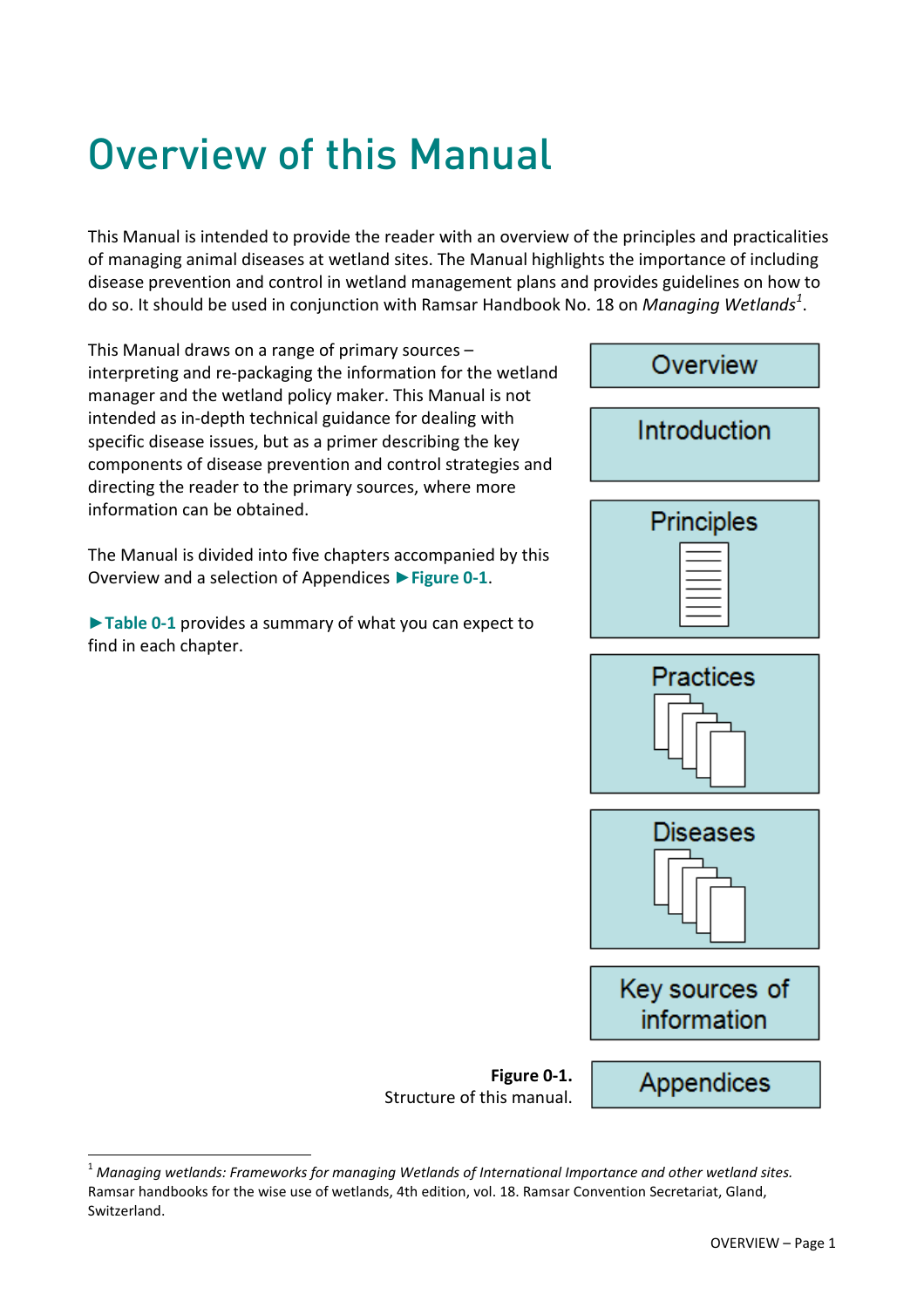**Table 0-1.** Summary of the contents of each chapter of this Manual

| 1              | <b>Introduction</b>                                                                        | A general introduction to animal diseases in wetlands - what they<br>are and why they are a growing problem.<br>A summary of the impacts of wetland disease on biodiversity,<br>٠<br>livestock and human health and its economic implications.<br>The scope, aim and objectives of this Manual.<br>٠                                                                                                                                                                                                                                                                                                                                                                                               |
|----------------|--------------------------------------------------------------------------------------------|----------------------------------------------------------------------------------------------------------------------------------------------------------------------------------------------------------------------------------------------------------------------------------------------------------------------------------------------------------------------------------------------------------------------------------------------------------------------------------------------------------------------------------------------------------------------------------------------------------------------------------------------------------------------------------------------------|
| $\overline{2}$ | <b>Principles of</b><br><b>Disease</b><br><b>Management in</b><br><b>Wetlands</b>          | An introduction to disease management in wetlands - important<br>٠<br>concepts.<br>A look at the <b>disease relationship</b> between wildlife, livestock and<br>٠<br>humans.<br>An introduction to taking an ecosystem approach to health.<br>٠<br>Why disease should be an integral to wetland management.<br>Invasive alien species and the parallels for disease control.<br>٠<br>A summary of current strategies for managing animal diseases in<br>wetlands, including proactive strategies for preventing disease and<br>reactive strategies for controlling disease.<br>An introduction to the role of communication, education,<br>٠<br>participation and awareness in disease management. |
| 3              | <b>General</b><br><b>Management</b><br><b>Practices</b>                                    | A standardised procedure for completing a disease risk assessment.<br>٠<br>Guidance on how to incorporate disease management into<br>٠<br>management plans for wetlands.<br>Guidance for reducing the risk of emerging disease.<br>٠<br>Guidance for detecting, assessing and responding to disease<br>٠<br>outbreaks.<br>Guidance for managing disease.<br>٠<br>Guidance for communication, education, participation and<br>٠<br>awareness.<br>Case studies: Descriptions and photos of wetland managers'<br>experiences responding to disease problems.                                                                                                                                          |
| 4              | <b>Animal Diseases</b><br><b>Currently Causing</b><br><b>Concern in</b><br><b>Wetlands</b> | A summary of some of the animal diseases currently causing<br>٠<br>concern in wetlands.<br>Key questions to ask when a disease is detected: geographic<br>п<br>extent, wetland characteristics, host range, seasonality,<br>transmission, field signs and potential impacts.<br>Factsheets on a selection of diseases currently impacting wetlands<br>$\blacksquare$<br>providing a brief description of the disease and the methods used<br>for prevention and control.                                                                                                                                                                                                                           |
| 5              | Where to go for<br><b>Further Assistance</b><br>and Advice                                 | A list of key international and regional contacts.<br>٠<br>A bibliography of key resources providing information and guidance<br>٠<br>on disease management.                                                                                                                                                                                                                                                                                                                                                                                                                                                                                                                                       |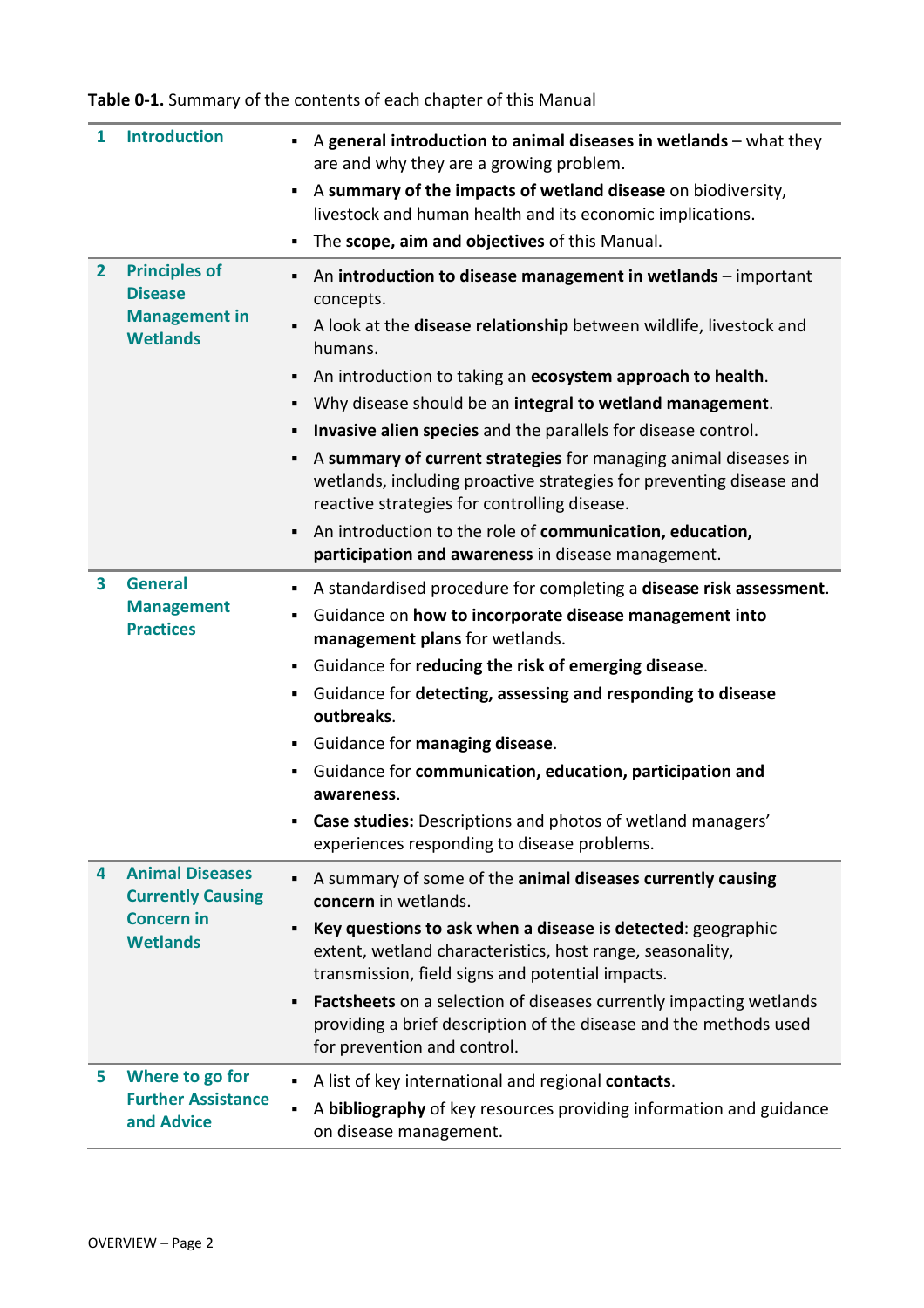### Who should use this Manual

This Manual focuses on the information needs of:

- **1. Wetland managers**, meaning persons or agencies with an interest in the continuing existence of wetlands and in protecting them. Wetland managers can be any of a number of entities, including owners of properties that contain wetlands, staff of government agencies that have regulatory power over them, and conservation organisations with an interest in wetlands or holders of conservation interests. This Manual is particularly targeted at those **wetland managers who are involved in producing or implementing wetland management plans**, from the site level to the regional level.
- **2. Wetland policy makers**, meaning persons or agencies responsible for policy which may impact wetland sites or ecosystems.

### How to use this Manual

Given that it is unlikely that the reader will read the entire Manual from cover to cover (indeed it is not designed for this) there is some repetition of key concepts of disease emergence, prevention and control in wetlands - *this is intentional*.

#### If you are a wetland manager…

We recommend that you read Chapters 1 and 2 in full, which provide an introduction to disease in wetlands and the principles of disease management in wetlands. These chapters explain the most important concepts in this Manual, namely why disease management is important, how to approach developing disease management strategies and the importance of considering disease management from an ecosystem perspective.

Whilst we recommend that you also read Chapters 3, 4 and 5, it is not necessary to read all the chapters or the sections of each chapter in chronological order. The reader is encouraged to begin with a topic of interest and follow the links and references included in the text for guidance to other chapters and sections.

**►Appendix II** provides a 'Summary of Key Messages for Wetland Managers and Policy Makers'.

#### If you are a wetland policy maker…

We recommend that you read Chapters 1 and 2 in full, which provide an introduction to disease in wetlands and the principles of disease management in wetlands. These chapters explain the most important concepts in this Manual, namely why disease management is important, how to approach developing disease management strategies and the importance of considering disease management from an ecosystem perspective.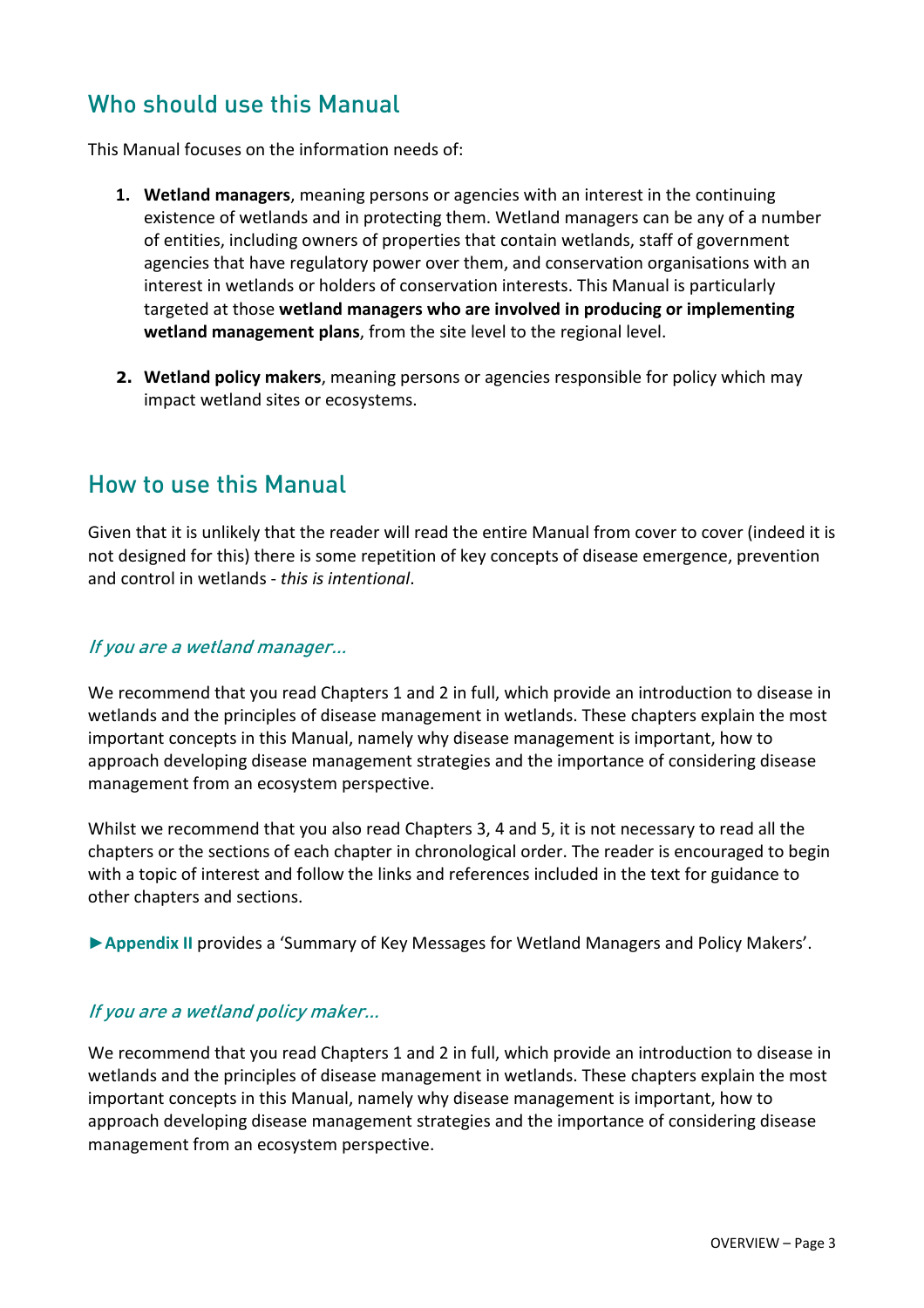Chapters 3 and 4 provide more detailed information on specific diseases and management practices and may be of less relevance to the policy maker. We recommend, however, that the introductions to these Chapters and a sample of the other sections are read to illustrate some of the practical challenges facing wetland managers. The following sections may be of particular use:

- **► Section 3.1 Assessing risk and planning for the future**
- **► Section 3.2 Reducing risk of disease emergence**

As Chapter 5 contains lists of sources of further information, this will be useful to a policy maker seeking further information on any of the Manual's topics; and **►Appendix II** provides a 'Summary of Key Messages for Wetland Managers and Policy Makers'.

#### In addition to text…

This Manual contains information boxes, graphics, check lists and case studies to try to make the guidance as clear and useful as possible. The following tools reappear through the text:

**Key messages for wetland managers and policy makers** boxes at the end of each chapter or introductory section provide wetland managers with a summary of each section's most important information, for example:

**KEY MESSAGES FOR WETLAND MANAGERS AND POLICY MAKERS**

- **'Disease'** is used to define **any impairment to health resulting in dysfunction**. There are many disease types, including: infectious, toxic, nutritional, traumatic, immunological, developmental, congenital/genetic and cancers.
- **Disease is often viewed as a matter of survival or death when, in fact, effects are often far more subtle**, and instead affecting productivity, development, behaviour, ability to compete for resources or evade predation, or susceptibility to other diseases factors which can consequentially influence population status.

**International regulations and standards** boxes highlight existing obligations under international agencies and conventions, for example:

**INTERNATIONAL REGULATIONS AND STANDARDS**

- The OIE Terrestrial Animal Health Code provides standards to assure the sanitary safety of international trade in terrestrial animals and their products. www.oie.int/en/international-standard-setting/terrestrial-code/
- The OIE Aquatic Animal Health Code provides standards to assure the sanitary safety of international trade in aquatic animals (amphibians, crustaceans, fish and molluscs) and their products.

www.oie.int/en/international-standard-setting/aquatic-code/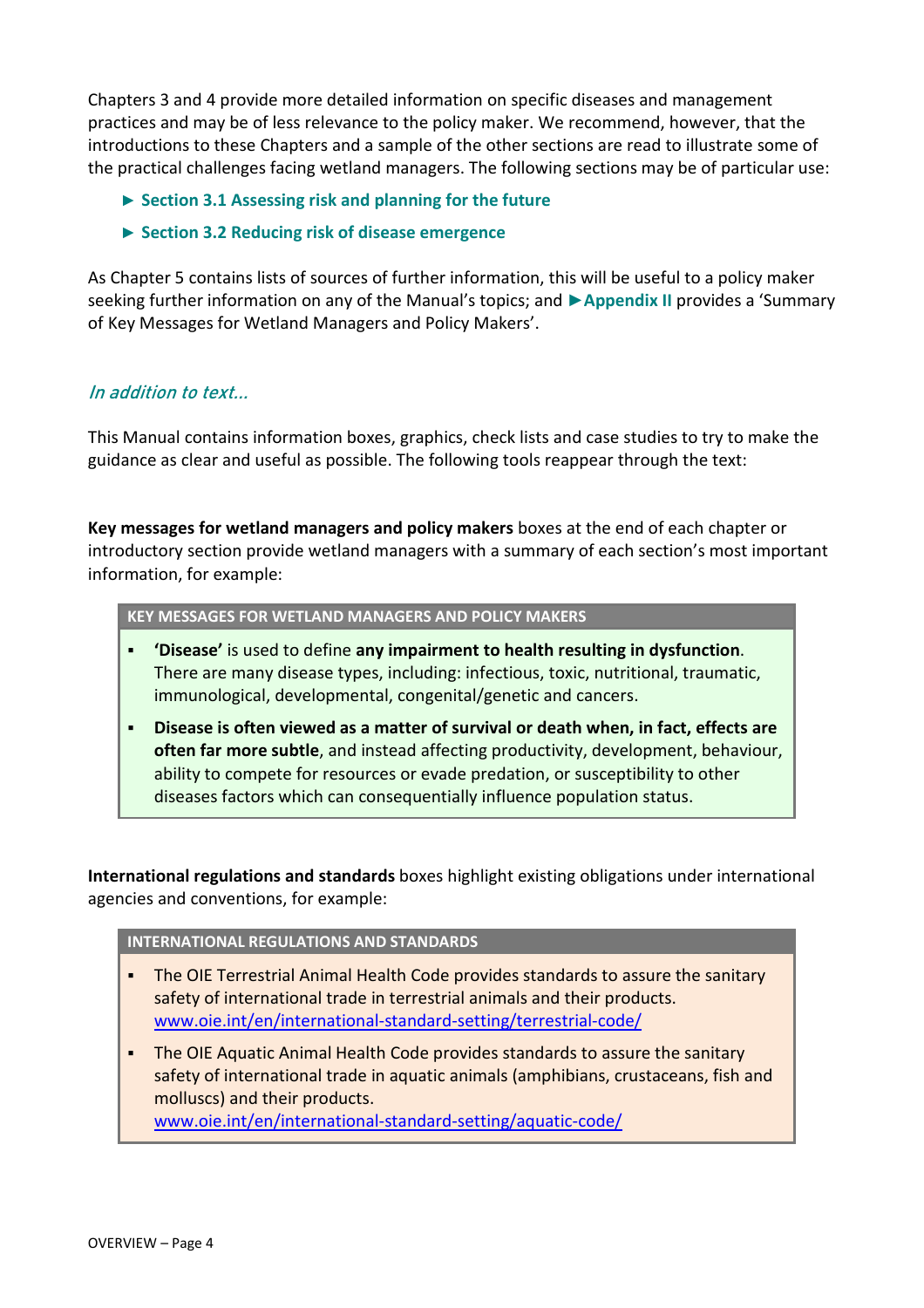**Checklists** to aid in disease management planning and practice, for example:

| <b>CHECKLIST</b>                                                              |                                    |  |                                           |  |
|-------------------------------------------------------------------------------|------------------------------------|--|-------------------------------------------|--|
| A broad range of data should be collected at a suspected outbreak, including: |                                    |  |                                           |  |
|                                                                               | $\Box$ Environmental factors       |  | Number sick/dead                          |  |
|                                                                               | <b>Estimation of disease onset</b> |  | $\Box$ Clinical signs                     |  |
|                                                                               | $\Box$ Species affected            |  | Population(s) at risk                     |  |
|                                                                               | Age                                |  | <b>Population movements</b>               |  |
|                                                                               | <b>Sex</b>                         |  | $\Box$ Specific features of problem areas |  |
|                                                                               |                                    |  |                                           |  |

**Mini and full case-studies** illustrate the real problems that wetland managers face, for example:

#### **CASE STUDY**

"The project area is situated in the Tongxing Village of Wucheng Township, located in the Yongxiu County of Jiangxi Province. The Wucheng Township lies at the lakeshore of Poyang Lake, covering a total area of 368 km<sup>2</sup>, with 47 km<sup>2</sup> consisting of grasslands infested with snail fever…"

**Definitions** of main concepts or words used within the Manual [also **►Appendix III. Glossary**], for example:

#### **BASIC DEFINITIONS FOR THIS MANUAL**

**Health:** a positive state of physical and mental well-being

**Disease:** a departure from a state of health; any impairment to health resulting in physiological dysfunction; "dis-ease" means literally a departure from a state of ease.

**Boxes** of specific issues of relevance providing further information, for example:

**FURTHER INFO 1-1. THE IMPACT OF CLIMATE CHANGE ON ANIMAL DISEASE** 

"Climate change is having an unprecedented worldwide impact on the emergence and re-emergence of animal diseases, including zoonoses. The recent rise in emerging infectious diseases has included considerable increases in the number of vector borne-emerging infectious diseases during the 1990s..."

**Figures, tables and other illustrations** are included to illustrate key concepts.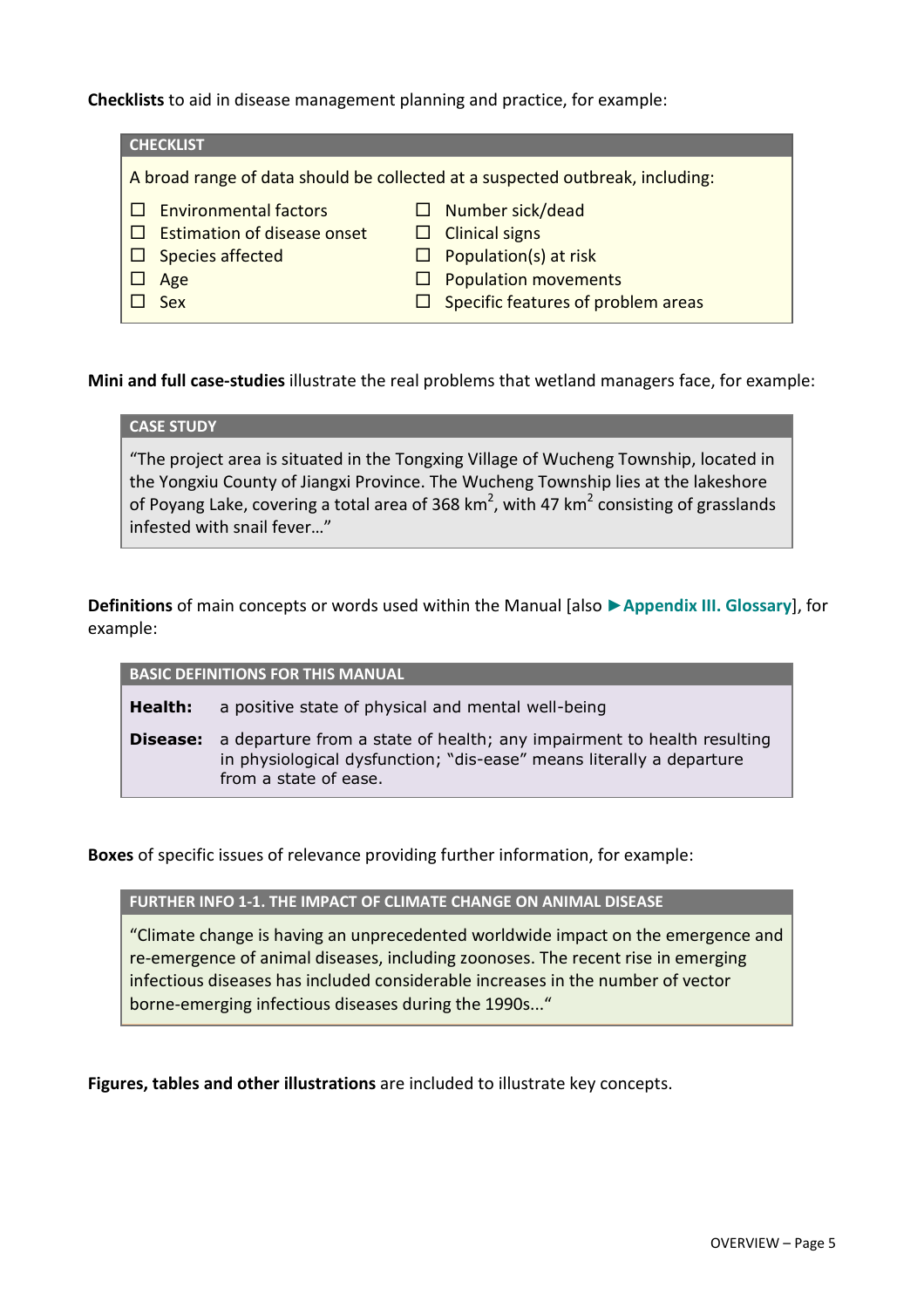### Why this Manual was developed – the Ramsar context

The Ramsar Convention on Wetlands (Ramsar) has long recognised the multiple benefits provided by ecologically well-functioning wetlands, not just in their support of biodiversity but also in terms of services provided to human populations. Indeed, this issue was the theme of the tenth Conference of the Parties in 2008: "*Healthy Wetlands, Healthy People*". Such wetland services are especially important for impoverished communities, much of whose livelihoods or even food supplies may derive directly from wetland resources.

Should the natural ecological functioning of wetlands be impacted, the services provided can be reduced or even eliminated. The Millennium Ecosystem Assessment documents multiple ways through which this occurs and the consequences not just for livelihoods but also for human health $2,3$ .

Disease represents one of the many ways in which services from well-functioning wetlands may be affected. Prior to Ramsar's work on the interactions between wetlands and human health<sup>4</sup> and the specific case of guidance concerning highly pathogenic avian influenza H5N1 adopted by Ramsar in 2008<sup>5</sup>, the Convention has not substantively addressed the issue of wetlands and disease before.

In 2008, CoP 10 requested Ramsar's Scientific and Technical Review Panel — in collaboration with other relevant organisations — to consider how best to develop practical guidance on the prevention and control of diseases of either domestic or wild animals in wetlands, especially those diseases that have implications for human health and further, how such guidance can be best incorporated into management plans at Ramsar sites and other wetlands. This Manual is a response to that request. It provides guidance and 'tools' for wetland managers and policy makers valuable in a range of contexts.

Disease is a 'cross-cutting' issue that has implications for a range of other wetland policy areas. Within the context of the Ramsar Convention and its national implementation, some of these other areas are indicated in **►Table 0-2**, together with other sources of relevant Ramsar guidance.

l

<sup>2</sup> Millennium Ecosystem Assessment 2005a. *Ecosystems and human well-being: wetland and water synthesis.* World Resources Institute, Washington, DC. 68 pp. www.maweb.org/documents/document.358.aspx.pdf

<sup>3</sup> Millennium Ecosystem Assessment 2005b. *Ecosystems and human well-being: health synthesis.* World Resources Institute, Washington, DC. 53 pp. http://www.maweb.org/documents/document.357.aspx.pdf

<sup>&</sup>lt;sup>4</sup> Ramsar Technical Report 6. Healthy wetlands, healthy people http://www.ramsar.org/pdf/lib/rtr6-health.pdf

<sup>&</sup>lt;sup>5</sup> Resolution X.21. Guidance on responding to the continued spread of highly pathogenic avian influenza H5N1. www.ramsar.org/pdf/res/key\_res\_x\_21\_e.pdf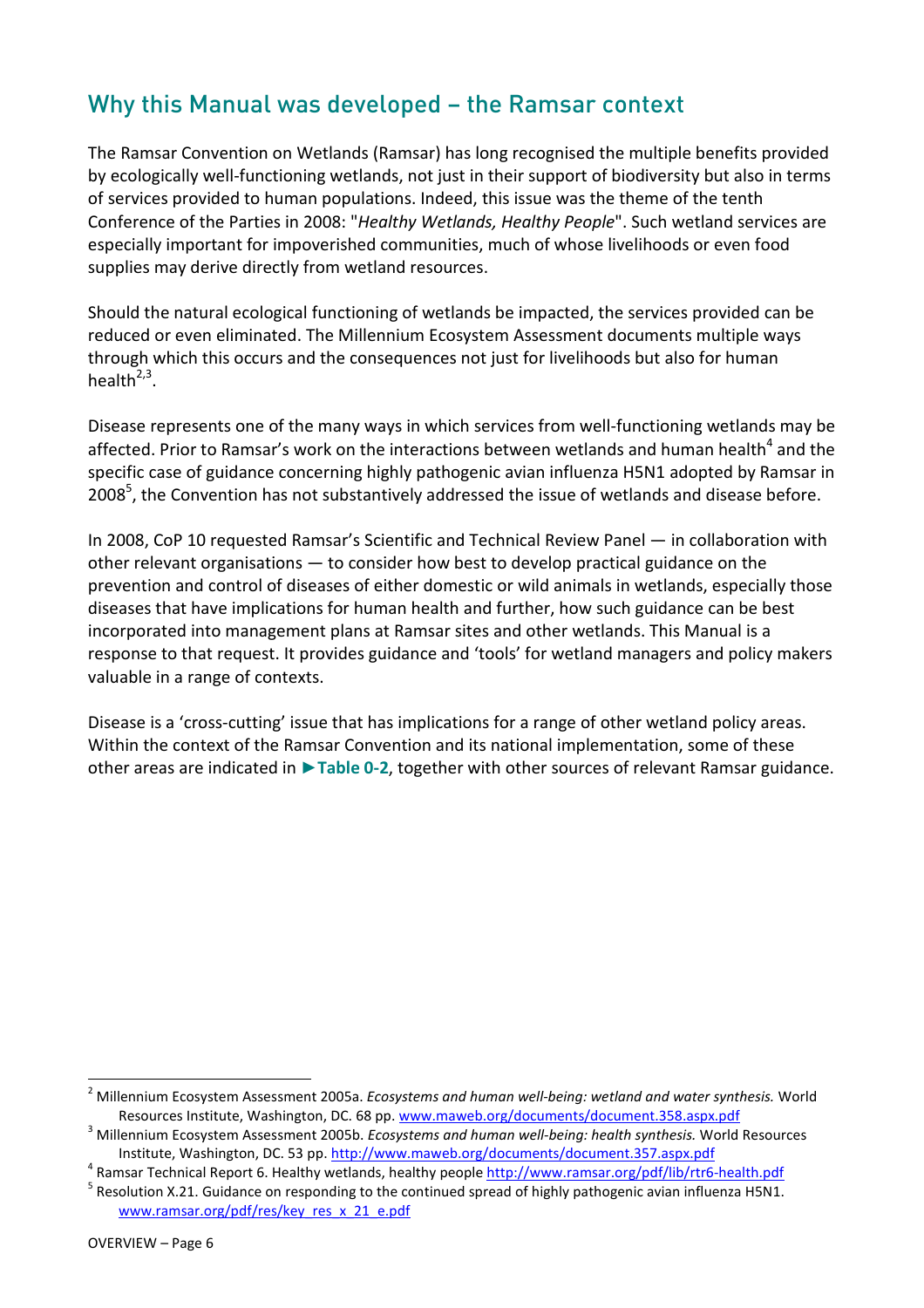| Table 0-2. A summary of Ramsar contexts related to diseases in wetlands. |  |  |  |
|--------------------------------------------------------------------------|--|--|--|
|--------------------------------------------------------------------------|--|--|--|

| <b>Issue</b>                         | <b>Disease implications</b>                                                                                                                     | Source of further Ramsar or other<br>relevant guidance                      |
|--------------------------------------|-------------------------------------------------------------------------------------------------------------------------------------------------|-----------------------------------------------------------------------------|
| <b>International</b><br>co-operation | Potential disease spread<br>across international                                                                                                | Ramsar Handbook 17. International<br>cooperation                            |
|                                      | boundaries<br>Approaches for<br>transboundary wetlands                                                                                          | National co-operation through OIE<br>(World Organisation for Animal Health) |
| Wetland<br>management                | Multiple means through<br>which varying management                                                                                              | Ramsar Handbook 16. Managing<br>Wetlands                                    |
|                                      | regimes can influence risk of<br>disease                                                                                                        | Wetland Management Planning. A guide<br>for site managers.                  |
| <b>Poverty alleviation</b>           | Disease can have major<br>impacts on livelihoods derived                                                                                        | Resolution IX.14. Wetlands and poverty<br>reduction                         |
|                                      | from wetland resources<br>including incomes                                                                                                     | Resolution X.28. Wetlands and poverty<br>eradication                        |
| <b>Biodiversity</b><br>conservation  | Disease can influence the<br>status of individual species<br>important as reasons for the<br>qualification of wetlands as<br>Ramsar sites       | Ramsar Handbook 17. Designating<br><b>Ramsar Sites</b>                      |
| Change in<br>ecological<br>character | In some circumstances,<br>disease can influence the<br>nature of ecological<br>communities and hence the<br>ecological character of<br>wetlands | Ramsar Handbook 15. Addressing<br>change in ecological character            |
| <b>Wetlands and</b><br>human health  | A substantive review of<br>relationship between well<br>functioning wetlands and<br>human health                                                | Ramsar Technical Report 6. Healthy<br>wetlands, healthy people              |
| Avian influenza and<br>wetlands      | Preparing for and managing<br>avian influenza                                                                                                   | Handbook 4. Avian influenza and<br>wetlands                                 |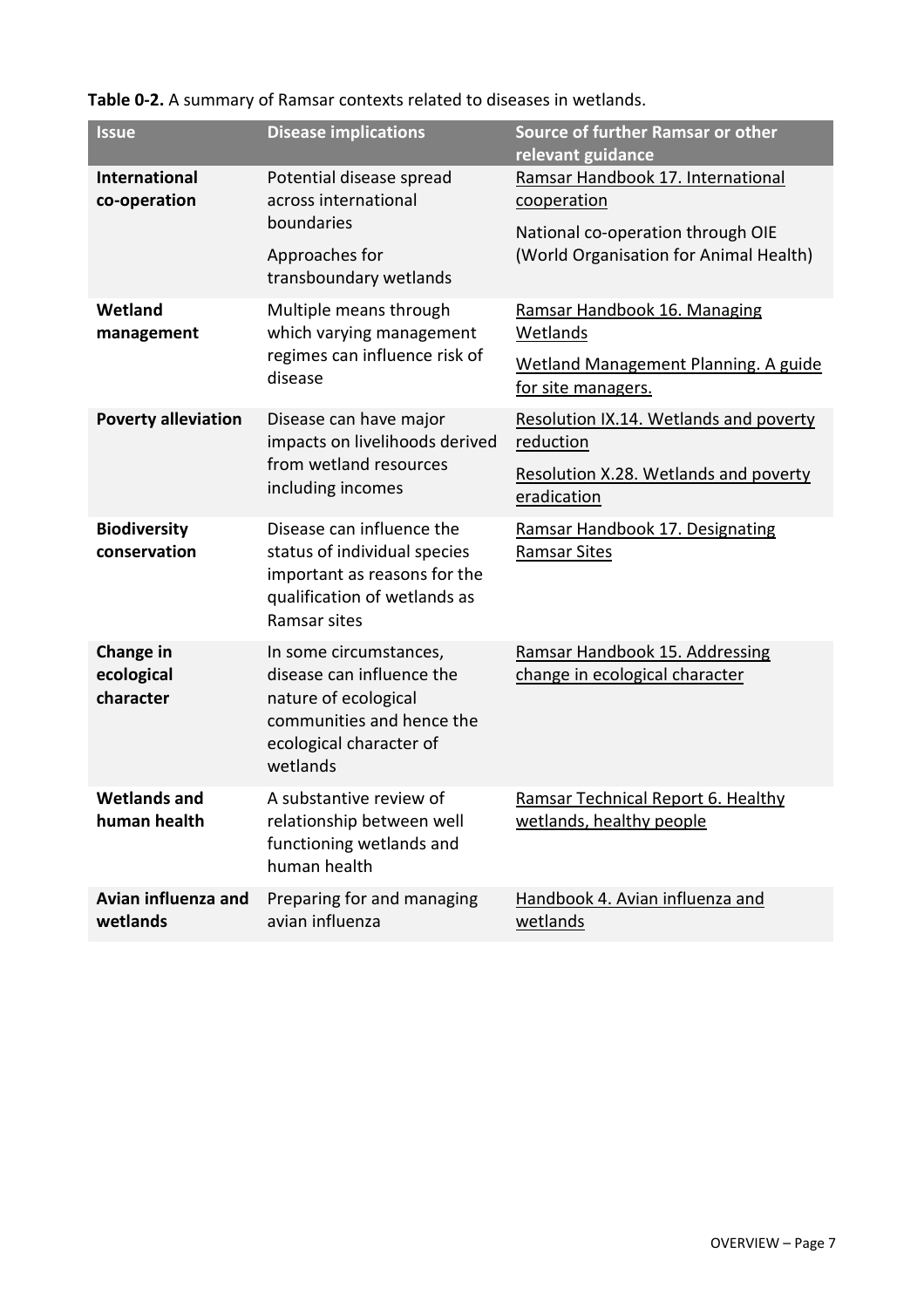### How this Manual was developed

#### User needs survey

To assess current needs, an international questionnaire survey of needs of wetland managers and other professionals in was conducted in 2010. Responses were received from 55 professionals from 17 countries (Argentina, China, India, Indonesia, Italy, Japan, Lebanon, Malaysia, Netherlands, Paraguay, Philippines, South Africa, Switzerland, Turkey, United Kingdom, United Arab Emirates and United States). These responses, such as that illustrated in **►Figure 0-2** from the group of respondents referring to themselves as 'wardens', helped to direct the structure and content of the Manual.



needs for information with respect to the prevention or control of wildlife disease in protected areas?"

#### Workshops and meetings

Two expert workshops were held to develop the Manual, one at WWT Slimbridge (2010) and one hosted by Food and Agriculture Organisation (FAO) of the United Nations in Rome, in the same year, during which the wetland disease prioritisation task was conducted.

A number of smaller planning meetings were also held.

Calls for case studies for the Manual were put out electronically and also at two international conferences: European Wildlife Disease Association 'Healthy Wildlife, Healthy People' conference held in Vlieland, Netherlands, 2010; and the 'OIE Global Conference on Wildlife - Animal Health and Biodiversity – Preparing for the future' held in Paris, 2011.

Valuable input from Ramsar's STRP was provided at various stages of planning and drafting.